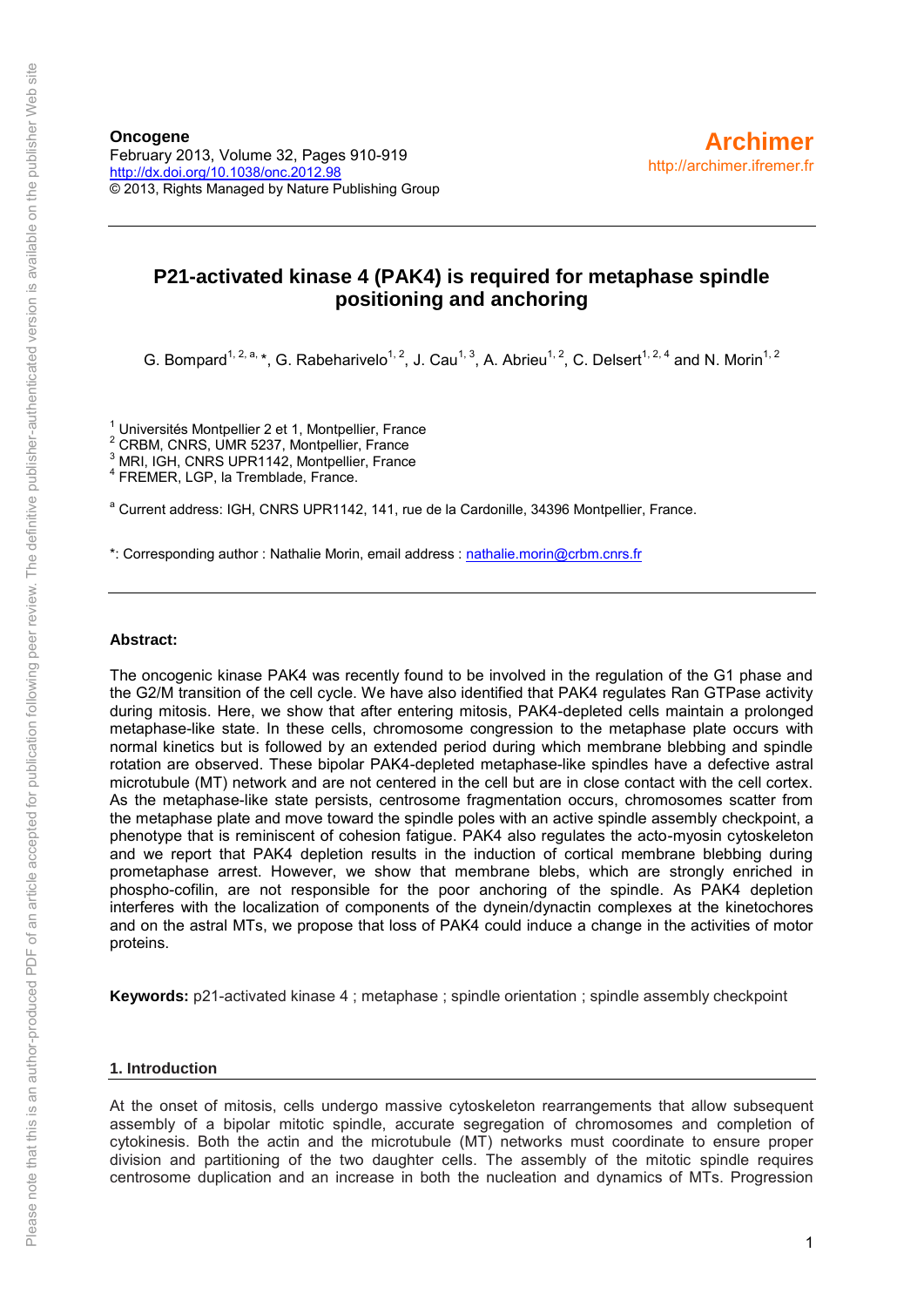from prometaphase to metaphase is signaled by chromosome congression to the metaphase plate and formation of the bipolar spindle, that is anchored to the cell cortex through astral MTs. A surveillance mechanism, the mitotic checkpoint, is active until all kinetochores are correctly attached to the MTs emanating from spindle poles. Mispositioning of the spindle inside the cell body induces spindle rotation and delays anaphase onset. Once attachment and tension are properly achieved, the spindle assembly checkpoint (SAC) is silenced and chromosome segregation starts with the onset of anaphase.

PAKs are serine/threonine kinases that were first described as effectors of the small GTPases Rac and Cdc42. PAKs are divided in two subgroups with similar organization but different activation mechanisms, and are believed to have different substrate specificity in vivo. PAKs regulate many cellular functions, including cell survival, morphology, adhesion and motility, in part through the control of both actin and MT networks. During mitosis, PAK1 (subgroup I) regulates the G2/M transition and phosphorylates histone H3, Aurora-A and Plk1 kinases.<sup>1 – 3</sup> Furthermore, overexpression of PAK1 in breast cancer cells is linked to the formation of abnormal spindles. In the subgroup II, PAK4 is highly oncogenic, promotes anchorage-independent growth<sup>4</sup> and dominant-negative PAK4 can inhibit transformation induced by Ras.<sup>5</sup> Consistent with these effects, PAK4 is overexpressed in many tumor cells and promotes tumorigenesis in mammals.<sup>6</sup>

PAK4 regulates the G1 phase<sup>7</sup> and G2/M transitions.<sup>8</sup> We report here that PAK4 is also required for efficient mitotic progression. We show that PAK4 regulates spindle positioning in the cell during mitosis. PAK4 depletion does not interfere with chromosome congression to the metaphase plate. Loss of PAK4 results in a long metaphase-like arrest characterized by spindle rotation. Depending upon the state of adhesion of the cells, chromosome segregation and normal anaphase will eventually resume. Alternatively, centrosome fragmentation will occur while a subset of chromosomes detach from the metaphase plate, inducing a scattered chromosome phenotype with active SAC. PAK4 depletion induces extensive membrane blebbing, but phospho-cofilinmediated regulation of cortical actin, which is required for spindle anchoring, is not affected by PAK4 depletion, and blebbing inhibition does not prevent PAK4-induced mitotic spindle defects. In PAK4-depleted cells, bipolar metaphase spindles are not properly centered in the cells. This probably results from the poor anchoring of the spindle owing to defective astral MTs. Even though EB1 shows normal staining the MT plus-end tips, the p150<sup>Glued</sup> subunit of dynactin does not. Furthermore, dynein does not efficiently localize at kinetochores, and MT attachment to kinetochores is also defective. We propose that mislocalization of components of the dynein/dynactin complex on the spindle mediates mitotic phenotypes induced by PAK4 depletion.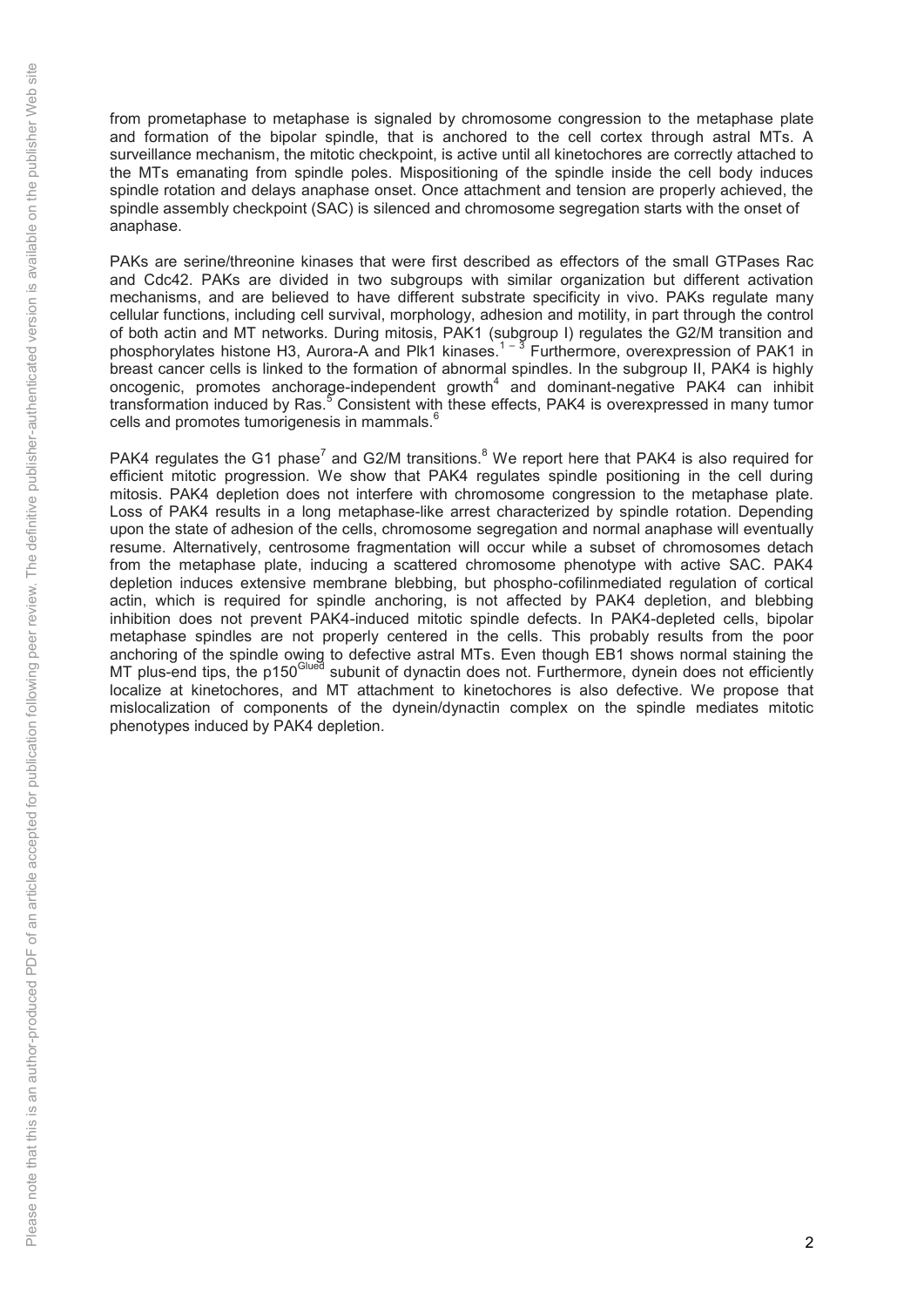# RESULTS

2

# PAK4 depletion lengthens mitosis

We have previously shown that upon release of HeLa cells synchronized at the G2/M transition by Cdk1 inhibitor RO3306, PAK4 depletion induces a G2/M block.<sup>[8](#page-9-0)</sup> We further addressed here the functions of PAK4 later in mitosis by analyzing Luciferase- (Luc, control) or PAK4-depleted nonsynchronized HeLa-H2B-GFP by time lapse videomicroscopy. Once cells enter mitosis, chromosome alignment on the metaphase plate occurs with similar kinetics in Luc- or PAK4-depleted cells (Supplementary Figure 1A-B and Supplementary Movies 1-2). After completion of chromosome alignment, most of the Luc-depleted cells entered anaphase within 20-30 min ([Figure 1a](#page-3-0) and Supplementary Movie 3). In contrast, PAK4-depleted cells remained for extended time in a metaphaselike state. These cells displayed strong cortical activity characterized by the formation of very dynamic membrane blebs (arrowhead) and by the rotation of the spindles visualized by movements of H2B bound chromosomes on the metaphase plate (arrows). Eventually, cells entered anaphase, with delays that were over 60 min for more than 50% of the cells, and completed mitosis ([Figures 1a and b](#page-3-0) and Supplementary Movie 4). In addition, we noticed that 72h post small interfering RNA (siRNA) transfection many PAK4-depleted cells detached from the plate. As PAK4 regulates both adhesion and apoptosis,<sup>9,10</sup> we performed an MTT viability test on Luc- and PAK4depleted cells and found eight times more viable cells present in the supernatant of PAK4-depleted compared with control cells (Supplementary Figure 1C). These non-adhering cells are mostly defective mitotic cells with scattered chromosomes (data not shown). Plating PAK4-depleted cells on fibronectin significantly reduced the number of cells in suspension (Supplementary Figure 1C), but did not change the behavior of Luc-depleted cells ([Figure 1a](#page-3-0) and Supplementary Movie 5). Under these conditions, a similar metaphase to anaphase delay accompanied by cell blebbing was observed in PAK4-depleted cells [\(Figures 1a and b](#page-3-0)). In addition, in up to 20% of the cells, the prolonged metaphase state resulted in one or several chromosomes breaking loose from the established metaphase plates and scattering on the spindle ([Figure 1a](#page-3-0) (arrowhead), Supplementary Movie 6 and [Table 1\)](#page-4-0).

To examine whether PAK4 depletion-induced mitotic lengthening agreed with biochemical analyses, PAK4 and Luc-interfered cells were synchronized in prometaphase with nocodazole (NZ) and harvested at different time points upon release of NZ ([Figure 1c](#page-3-0)). The efficiency of the PAK4 siRNA described earlier $<sup>8</sup>$  $<sup>8</sup>$  $<sup>8</sup>$  was</sup> at least 95% ([Figure 1c](#page-3-0)). In prometaphase (0 min), an electrophoretic mobility retardation corresponding to hyperphosphorylation of the Cdc27 subunit of the anaphase promoting complex and phospho-histone H3 signals (H3 Ser10P) were similar in Lucand PAK4-depleted cells. Cdc27 and histone H3 dephosphorylation indicated that the metaphase to anaphase transition had started by 45 min and was completed by 90 min in control cells. In contrast, in PAK4-depleted cells, significant levels of phospho-Cdc27 and phospho-histone H3 were still visible after 90 and even 180 min NZ release. This delay in mitotic exit provoked by the loss of PAK4 was further confirmed by the expression of survivin that usually declines in G1. Survivin level declined by 180 min in Lucdepleted cells, whereas it remained stable upon PAK4 depletion. The prolonged mitotic state was confirmed by a strong phosphohistone H3 signal that was detected in PAK4-depleted but not control depleted asynchronous cells ([Figure 1d](#page-3-0)).

Thus, in addition to the G2/M delay induced in PAK4-depleted cells that we reported earlier, we show here that PAK4 is required for efficient mitotic progression.

Characterization of defective PAK4-depleted metaphase spindles A number of PAK4 substrates are involved in the regulation of MT and actin cytoskeletons. $11 - 13$  The Xenopus PAK4 ortholog also monitors the dynamics of actin and MTs in interphase cells<sup>[14](#page-10-0)</sup> and of MTs in mitotic egg extracts.<sup>[8](#page-9-0)</sup> We thus analyzed the tubulin and actin cytoskeleton in Luc- and PAK4-depleted cells [\(Figure 2a](#page-5-0)). Although bipolar metaphase MT spindles were observed in PAK4 depleted cells, their astral MT array was very poorly organized and appeared not to make as many effective contacts with the cell cortex when compared with the control. Spindle poles appeared to be flattened, more diffuse and, as observed by live imaging, spindles were often off-centered, being in close contact with the actin cell cortex, and were not oriented parallel to the substratum ([Figure 2a](#page-5-0) and [Table 1](#page-4-0)).

To better analyze these phenotypes, we costained Luc- and PAK4-depleted cells with several components of the MT spindle. Spindle poles stained for  $\gamma$ -tubulin are shown as serial pictures of a Z-stack ([Figure 2b](#page-5-0)). The two  $\gamma$ -tubulin spots were focused in the same sections of a serial stack in controls, but were often separated by more than 8 u in different Z sections in PAK4depleted cells ([Figures 2b](#page-5-0) and [Table 1\)](#page-4-0). In these cells the angle between the substrate plane and the long spindle axis varied from 0.4 to 54 degrees compared with 0 to 4.5 degrees in control cells (see also [Table 1\)](#page-4-0) further confirming that PAK4 expression is required for the correct and stable orientation of the spindle parallel to the substratum. Finally, we noticed that in contrast to Luc-depleted cells,  $\gamma$ -tubulin staining was very diffuse in PAK4depleted cells and resolved in several dots at one or both poles as seen on projection of the stack images ([Figure 2b](#page-5-0), arrowheads and [Table 1](#page-4-0)) indicating that PAK4 may be required for centrosome cohesion and integrity.

As correct positioning of the MT spindle depends upon interaction of astral MTs with specific areas of the cell cortex, we analyzed the localization of the plus-end tracking MT protein EB1 that promotes MT growth and association with the cell cortex.<sup>[15](#page-10-0)</sup> In control cells, EB1 is associated with the mitotic spindle and decorates the tips of long astral MTs that interact with the cell cortex ([Figure 2c](#page-5-0) and inset for higher magnification (arrowhead)). In PAK4-depleted cells, EB1 is correctly loaded on MTs and tracks MT plus-end tips, but the astral MTs mostly remained short or even absent on spindles located near the cell cortex ([Figure 2c](#page-5-0) and inset, arrowhead). Membrane blebs are usually devoid of astral MTs [\(Figure 2c,](#page-5-0) arrow), although occasionally some MTs could be seen spanning the entire diameter of the cell cytoplasm (data not shown).

In conclusion, PAK4-depleted metaphase cells are characterized by one or several of the following defects: blebbing, spindle rotation, chromosome lagging and loss of centrosome integrity ([Table 1\)](#page-4-0).

Cotransfection of PAK4 siRNA with HA-GST or HA-PAK4wt shows that PAK4wt largely rescued the different defective mitotic phenotypes (see normal metaphases in [Table 2\)](#page-5-0). In the remaining defective spindles, the number of defects was also reduced, demonstrating that the loss of PAK4 is responsible for all of the above described mitotic phenotypes ([Table 2](#page-5-0)). Rescue was also confirmed by the detection of a strong phospho-histone H3 signal in PAK4-depleted cells expressing HA-GST, while reexpression of wt PAK4 reduced the signal to a basal level [\(Figure 2d\)](#page-5-0).

The prolonged metaphase-like state upon PAK4 depletion results in chromosome scattering with persistant active checkpoint

In agreement with live observations, elongated spindles reminiscent of the anaphase spindles but lacking the MT midzone were observed in fixed PAK4-depleted cells. Instead of the two sets of separating chromosomes seen in control anaphase, chromosomes were often organized as three independant groups, one in the center of the spindle and the two others at the opposite poles of the spindle and in very close contact with the cortical region (Supplementary Figure 2, chromosome scattering in [Table 1\)](#page-4-0). EB1 staining was again properly localized on spindle MTs and to the short astral MTs (Supplementary Figure 2A, arrowheads).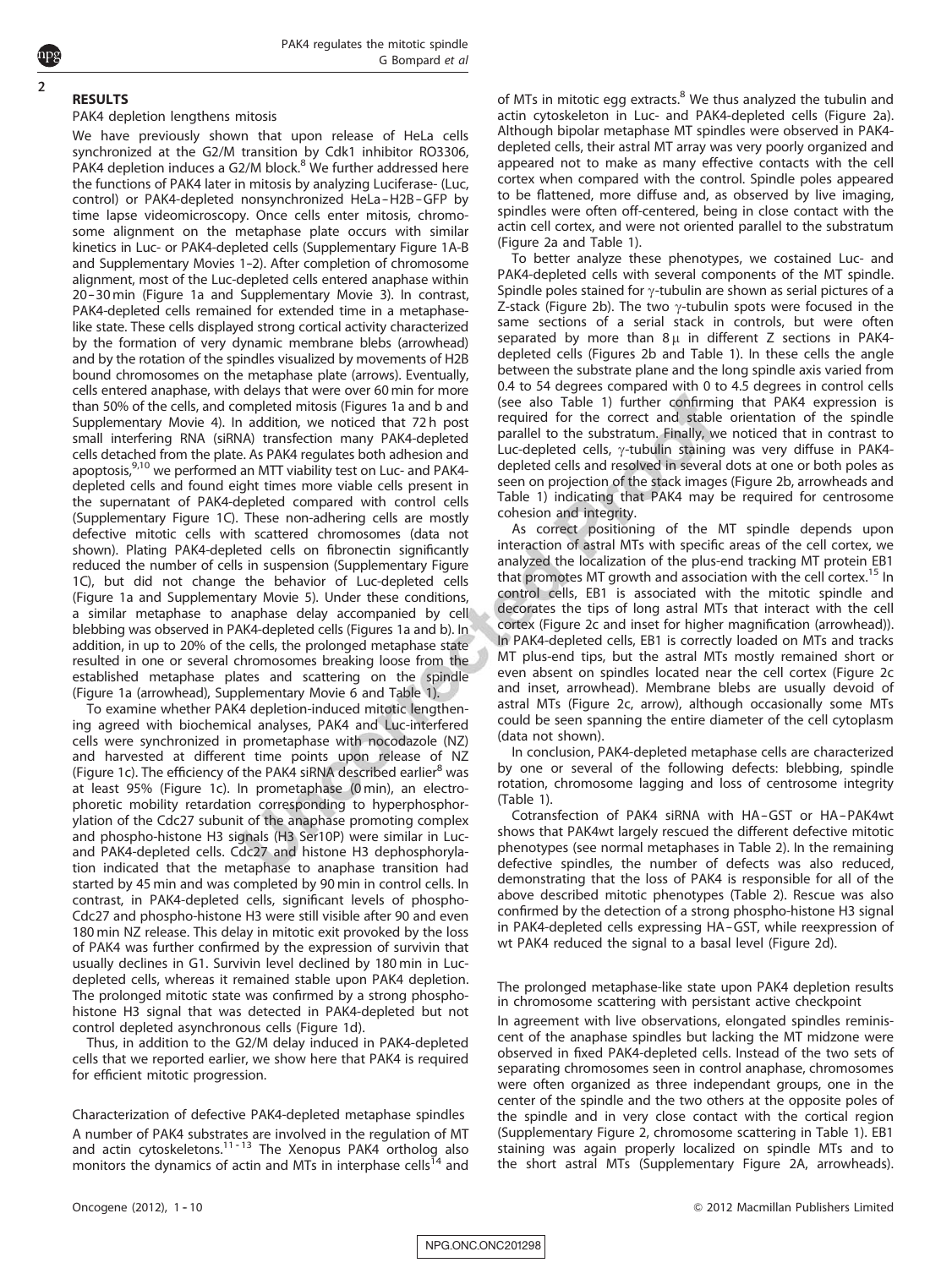<span id="page-3-0"></span>

Figure 1. PAK4 depletion lengthens the mitotic state and induces chromosome scattering. (a) Luc- and PAK4-depleted Hela-H2B GFP cells plated on uncoated surface or on fibronectin were analyzed 72 h post siRNA transfection. Cells were monitored using cell light (LMC, top) and cell fluorescence (bottom) imaging, taking images every 10 min as indicated. Arrows indicate, (PAK4-depleted Hela-H2B GFP), rotating metaphase plate. Arrowheads indicate, (PAK4-depleted Hela-H2B GFP cells), membrane blebbing. Arrowheads indicate, (PAK4-depleted Hela-H2B GFP cells plated on fibronectin), chromosomes scattering. (b) Timing of metaphase to anaphase transition, in Luc- and PAK4-depleted cells, plated on fibronectin-coated or uncoated dishes before imaging, was determined by visual inspection of H2B signals and classified by time length intervals as cells percentage. Error bars are s.e.m. (c) Representative immunoblot analyses of protein extracts at different time points after NZ release of Luc- and PAK4-depleted HeLa cells using indicated antibodies, b-tubulin was used as a loading control. Protein extracts at the 0 time point were further analyzed by immunoblot for PAK4 depletion following Luc or PAK4 siRNA transfection. (d) Representative immunoblot analyses of protein extracts from asynchronous Luc- and PAK4-depleted Hela cells were analyzed as in (b).

In addition, the majority of these spindles presented several poles, as shown by  $\gamma$ -tubulin staining (Supplementary Figure 2B, arrowheads), but only two dots were stained by centrin (data not shown) indicating that the prolonged metaphase-like delay exacerbated the centrosome fragmentation process rather than causing centriole splitting.

To verify the mitotic status of these spindles with scattered chromosomes, Luc- and PAK4-depleted cells were costained for

NPG\_ONC\_ONC201298

3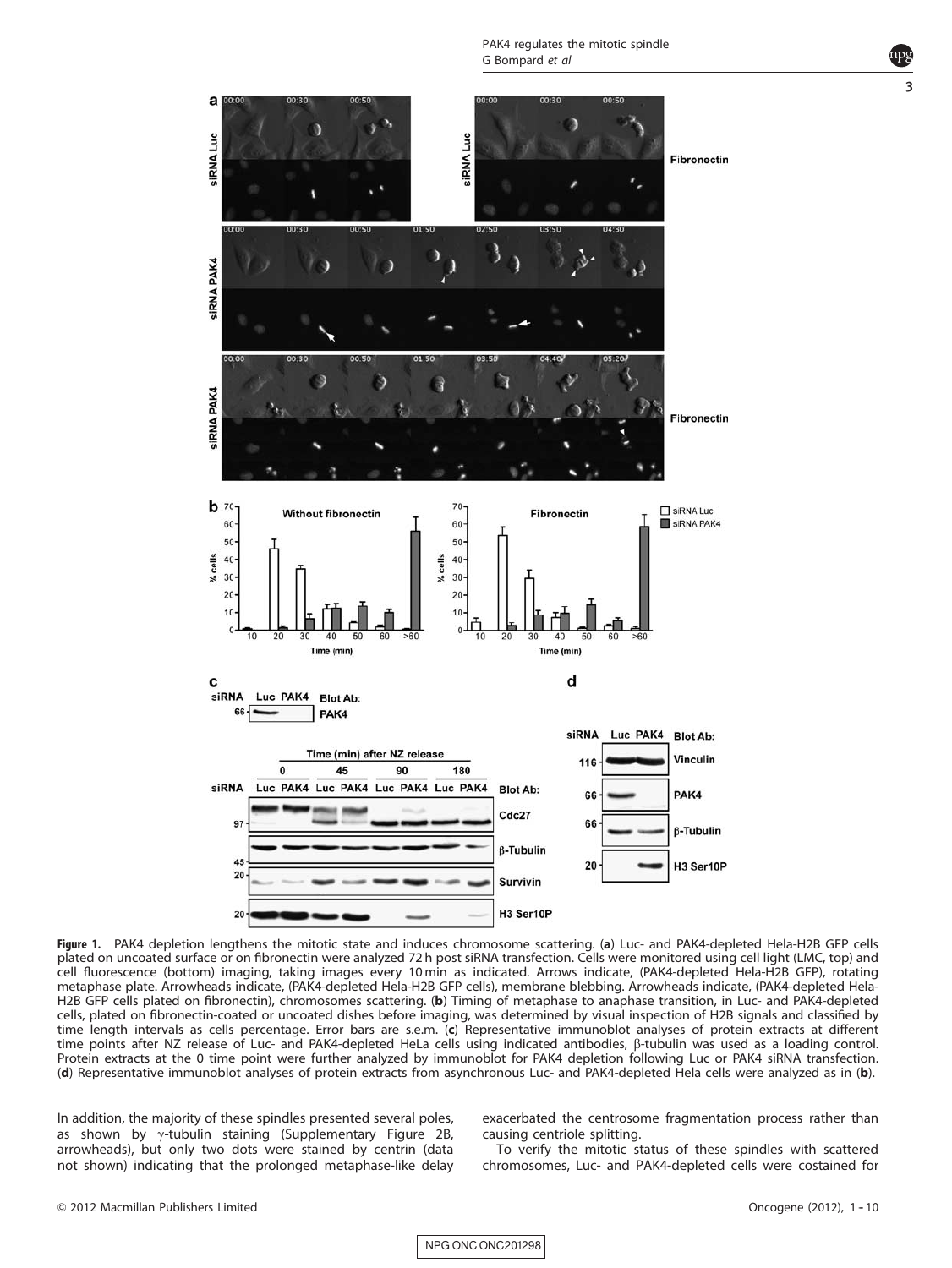<span id="page-4-0"></span>4

#### Table 1. siRNA Luc PAK4 Blebbing mitotic cells<sup>a,b</sup>  $\tilde{P} = 0.0022$  $3.2 \pm 0.54$  (n = 592) 63.4  $\pm$  5.58 (n = 471) Off-centered spindles $c$  $P = 0.0037$  $16.8 \pm 0.68$  (n = 71) 71.9  $\pm$  0.22 (n = 114) Multipolar spindles $c,d$  $P = 0.0011$  $1.6 \pm 0.64$  (n = 739) 23.6  $\pm$  2.85 (n = 1195) Chromosome scattering<sup>c</sup>  $P < 0.001$  $4.4 \pm 0.79$  (n = 739) 23.8  $\pm$  1.63 (n = 1195) Spindle angle<sup>e</sup>  $P < 0.001$ 1.1°  $\pm$  0.94 (n = 31) 12°  $\pm$  8.05 (n = 49)

Abbreviations: Luc, Luciferase; siRNA, small interfering RNA. Numbers are expressed as a percentage of total metaphase/metaphase-like fixed cells plated on fibronectin. Numbers are means of at least three-independent experiments  $\pm$  s.e.m.  $n =$  total cells counted. Student's t-test was performed to determine P values. <sup>a</sup> Expressed as a percentage of total mitotic (pre-anaphase) cells. <sup>b</sup>Determined from live cell imaging. <sup>c</sup>Expressed as a percentage of total metaphase like cells. <sup>d</sup>Spindles with more than 2 g-Tubulin foci. <sup>e</sup> Average spindle angles to the substratum.

spindle checkpoint proteins and chromosomal passenger complex proteins. In control cells, the staining with the centromere antibody CREST remains associated with chromosomes in metaphase and anaphase (Supplementary Figure 2C). Spindle checkpoint proteins Mad2 and BubR1 localize to the kinetochore of metaphase chromosomes and their staining is lost following perfect bipolar attachment of all kinetochores and checkpoint release ([Figure 3a](#page-6-0) and Supplementary Figure 2C, arrowheads). Aurora-B kinase, which belongs to the chromosome passenger complex, relocalizes from the metaphase plate to the central spindle at anaphase in control cells [\(Figure 3b](#page-6-0)). In contrast, Mad2, BubR1 and Aurora-B remained bound to the scattered chromosomes of the PAK4-depleted spindle, confirming that they did not undertake the metaphase/anaphase transition ([Figures 3a and b](#page-6-0) and Supplementary Figure 2C, arrowheads). Thus, despite their elongated morphology, PAK4-depleted spindles have the characteristics of prometaphase spindles with an active checkpoint.

To better visualize MT/kinetochore interactions, siRNA-transfected cells were cooled at  $4^{\circ}$ C for 15 min to induce depolymerization of astral and polar MTs. MT-kinetochore interactions were evaluated on the cold stable kinetochore fibers by CREST and b-tubulin costaining. In Luc-depleted cells, cold treatment revealed stable kinetochore MT bundles, and bipolar attachment of the chromosomes to the spindle was easily seen on the serial images of the Z stack [\(Figure 3c](#page-6-0) and inset of slice 6, arrows). In contrast in PAK4-depleted metaphase-like (not shown) and elongated spindles, monopolar and abnormal attachment of kinetochores are seen [\(Figure 3c](#page-6-0) and inset of slice 16, arrow). These results demonstrate that in PAK4-depleted cells, proper bioriented attachment of chromosomes was not complete, resulting in prolonged SAC signaling.

As PAK4 depletion induces both defective astral MT/cortex and MT/KT interactions, we next analyzed the localization of the MT minus-end directed motor dynein and dynactin complexes that are important for MT attachment to the cortex and kinetochores and for poleward transport of checkpoint proteins from the kinetochores at the metaphase/anaphase transition.

PAK4 depletion modulates dynein/dynactin complex localization Depletion/disruption of several members of the dynein/dynactin complexes or of interacting partners were shown to induce prometaphase arrest and spindle rotation, similar to PAK4 depletion.<sup>16-20</sup>

In control prometaphase cells, cytoplasmic dynein distributes to the spindle and to dot-like structures that are probably kinetochores ([Figure 4a](#page-7-0), arrowhead).<sup>[15,21](#page-10-0)</sup> Kinetochore staining is lost at metaphase, as chromosomes become properly bioriented, and dynein/dynactin complexes migrate [\(Figure 4a,](#page-7-0) arrowheads) together with checkpoint proteins (data not shown),<sup>[22,23](#page-10-0)</sup> along MTs towards the poles and the cortex. In anaphase, dynein staining becomes diffuse and associates with the central spindle ([Figure 4a,](#page-7-0) arrowhead). In PAK4-depleted prometaphase cells, kinetochore staining was conserved [\(Figure 4a,](#page-7-0) arrowhead), but a strong increase of spindle pole staining was also observed (arrow). In metaphase-like cells, very punctate dynein signal accumulated around the spindle pole region (arrowhead) and was enriched at specific foci (arrow). In addition, membrane blebs were from time to time decorated by not only dynein but also  $\gamma$ -tubulin (data not shown). In spindles with lagging chromosomes, dynein localized along the MTs and to the spindle pole region, partially colocalizing with scattered  $\gamma$ -tubulin signals, and to some extent to fibrillous structures, in close contact with chromosomes and the cell cortex ([Figures 4a,](#page-7-0) arrowhead).

As dynein staining is enriched at spindle poles in PAK4-depleted prometaphase cells, we asked whether its recruitment at the kinetochore was efficient. Prometaphase kinetochore-bound dynein interacts with Spindly and the RZZ complex through the  $ZW10$  subunit.<sup>[24](#page-10-0)</sup> The Zwilch subunit of the RZZ complex and Spindly localize to PAK4-depleted prometaphase kinetochores and remain bound to scattered chromosomes demonstrating that proteins involved in regulating dynein recruitment to the kinetochores are not affected by PAK4 depletion (Supplementary Figures 3A and B).

p150<sup>Glued</sup> is part of the dynactin complex that links dynein to its cargoes, and is essential for most dynein functions, except its recruitment to the KT. In addition, p150<sup>Glued</sup> with other CapGly plus-end MTs regulate astral MT interactions with the cell cortex[25,26](#page-10-0) and positioning of cortical dynein/dynactin complex to the cell cortex generates forces on astral MTs to position the mitotic spindle.<sup>27-29</sup> In control and PAK4-depleted metaphase cells, p150<sup>Glued</sup> localization to the spindle pole region was similar, but a fraction of p150<sup>Glued</sup> also accumulated in PAK4-induced membrane blebs ([Figure 4b,](#page-7-0) arrow). In addition, we found that p150<sup>Glued</sup> only poorly decorated astral MTs and their plus-end tips in PAK4-depleted cells [\(Figure 4c\)](#page-7-0). Western blot analyses show<br>that mislocalization of p150<sup>Glued</sup> and intermediate chain of dynein does not reflect a defective accumulation of these components in PAK4-depleted cells (Supplementary Figure 3C).

Taken together, our results indicate that PAK4 depletion does not prevent the initial recruitment of proteins of the RZZ complex, nor of Spindly that are required for dynein localization at kinetochores. Both dynein and dynactin mislocalizations during mitosis could be the priming events for the observed loss of spindle anchorage to the cortex and loss of proper kinetochore bioriented attachment to MT in PAK4-depleted cells.

Phospho-cofilin (Ser3) rich membrane blebs in PAK4-depleted metaphase-like cells are not responsible for the defective mitotic phenotype

Membrane blebs in metaphase-like PAK4-depleted cells are usually devoid of astral MTs. We thus wondered whether blebbing could initiate the PAK4 depletion-induced mitotic phenotype by disrupting the astral MT/cortex interaction, and cause spindle delocalization, rotation and loss of spindle tension.

Membrane blebs can be initiated by a rupture of the cortical actin network and often results from an overactivation of myosin II and actomyosin contraction (reviewed in Charras and Paluch $30$ ). During mitosis, stabilization of cortical actin depends upon Lim Kinase 1 phosphorylation of the actin severing factor cofilin.<sup>[31](#page-10-0)</sup> As PAK4 mediates cofilin phosphorylation (Ser3) during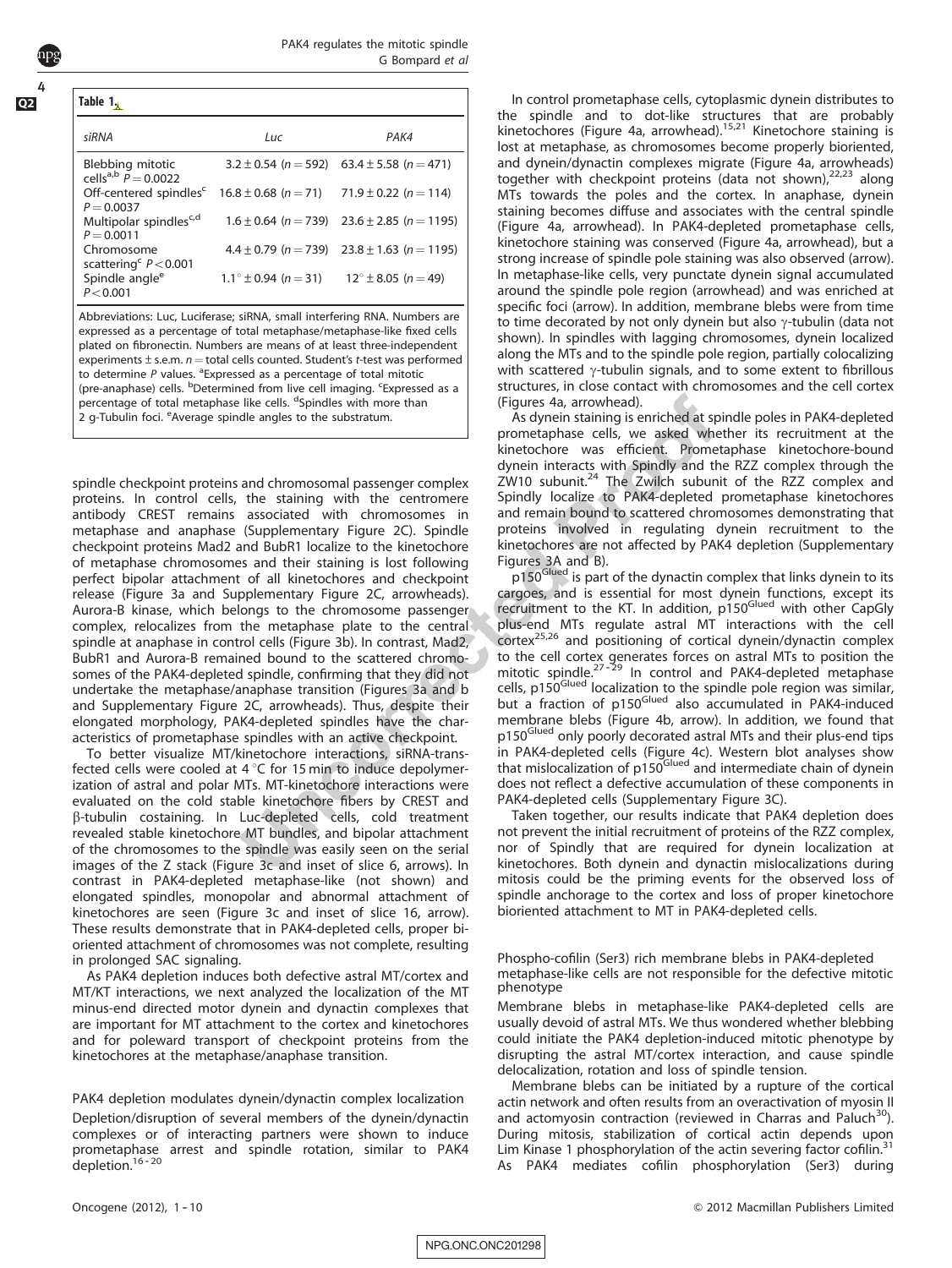5

<span id="page-5-0"></span>interphase, $32,33$  we analyzed its putative function on cofilin phosphorylation in mitosis.

Actin and phospho-cofilin localization were analyzed on serial images from Z stacks. Actin filopodia decorate the plasma membrane of control cells ([Figure 5a,](#page-8-0) arrowhead). In contrast, faint cortical actin staining decorated the blebs sprouting from the cell membrane as well as the base of the blebs in PAK4-depleted cells ([Figure 5a,](#page-8-0) arrowhead). Phospho-cofilin relocated throughout the cytoplasm of control metaphase cells ([Figure 5a\)](#page-8-0).<sup>[31](#page-10-0)</sup> Unexpectedly, phospho-cofilin was not lost but rather very enriched in the membrane blebs of PAK4-depleted cells [\(Figure 5A](#page-8-0), arrow). This was confirmed by a slight increase of total cofilin phosphorylation in PAK4-depleted and prometaphase enriched HeLa cells [\(Figure 5b\)](#page-8-0). The stabilization of phospho-cofilin, confirmed up to 180 min after NZ release, mimicked phospho-histone H3 and probably reflects the lengthened mitotic state induced by PAK4 depletion ([Figure 5b](#page-8-0)). Thus, unlike in interphase, cofilin phosphorylation is not affected by PAK4 depletion during mitosis. As PAK4 also regulates MRLC phosphorylation, $34$  we treated the cells with blebbistatin, a myosin II inhibitor previously used to inhibit blebbing.<sup>[35,36](#page-10-0)</sup> The blebbing phenotype in PAK4-depleted cells was decreased from 80% ( $n = 67$ ) in mock-treated cells to 20% ( $n = 40$ ) following blebbistatin treatment. Phospho-cofilin was again found diffuse in the cytoplasm (compare with and without

| Table 2.                                            |                 |                  |
|-----------------------------------------------------|-----------------|------------------|
| siRNA PAK4                                          | + HA-GST        | $+ HA$ - PAK4 wt |
| Normal metaphases $P = 0.0013$                      | $31.7 \pm 0.66$ | $57.9 \pm 0.66$  |
| Off-centered spindles                               | $51.5 \pm 7.1$  | $19.8 \pm 1.3$   |
| Blebbing mitotic cells                              | $44.9 \pm 5.1$  | $20 \pm 4.6$     |
| Spindles not parallel to<br>the substratum          | $40.6 \pm 5.5$  | $15 \pm 2.1$     |
| Multipolar spindles and/or<br>chromosome scattering | $43.6 \pm 4.3$  | $23.5 \pm 2.1$   |

Abbreviation: siRNA, small interfering RNA. Numbers are expressed as a percentage of total metaphase/metaphase like fixed cells plated on fibronectin. Numbers are means of three-independent experiments  $\pm$  s.e.m. Total cells counted were  $n = 148$  for rescue with HA-GST and  $n = 162$  for rescue with HA-PAK4 wt.



Figure 2. Depletion of PAK4 in HeLa cells results in the formation of defective metaphase spindles. Luc- and PAK4-depleted Hela cells were fixed 72 h post siRNA transfection, stained and representative metaphase cells were imaged. White outlines (a-c) highlight the cell cortex shape (a) Maximum intensity projections (MIP) of metaphase cells stained for DNA (blue), β-tubulin (green), F-actin (red) and merge of the three colors are shown. (b) Serial images (every 0.24  $\mu$ m) of a Z-stack of a Luc- and PAK4-depleted metaphase cells stained for DNA (blue),  $\beta$ -tubulin (green),  $\gamma$ -tubulin (red) and merge of the three colors are shown to visualize spindle angle in PAK4-depleted metaphase-like cell. MIP images are on the right. Arrowheads show fragmented spindle poles. (c) MIP of metaphase cells stained for DNA (blue), b-tubulin (green), EB1 (red) and merge of the three colors are shown. Insets, on the merge images on the right (yellow squares) show magnified views of EB1 localizing at plus end tips of astral MTs (arrowheads). (d) Representative immunoblot analyses of protein extracts of HeLa cells cotransfected with siRNA PAK4 and either HA-GST or HA-PAK4 wt using HA-antibody to HA tag to verify expression of exogenous HA-tagged proteins, H3 Ser10P antibodies as a marker of PAK4 depletion rescue by HA-PAK4 wt and vinculin antibodies to demonstrate equal loading. Scale bars are 10 μm (a, c); 5 μm (b).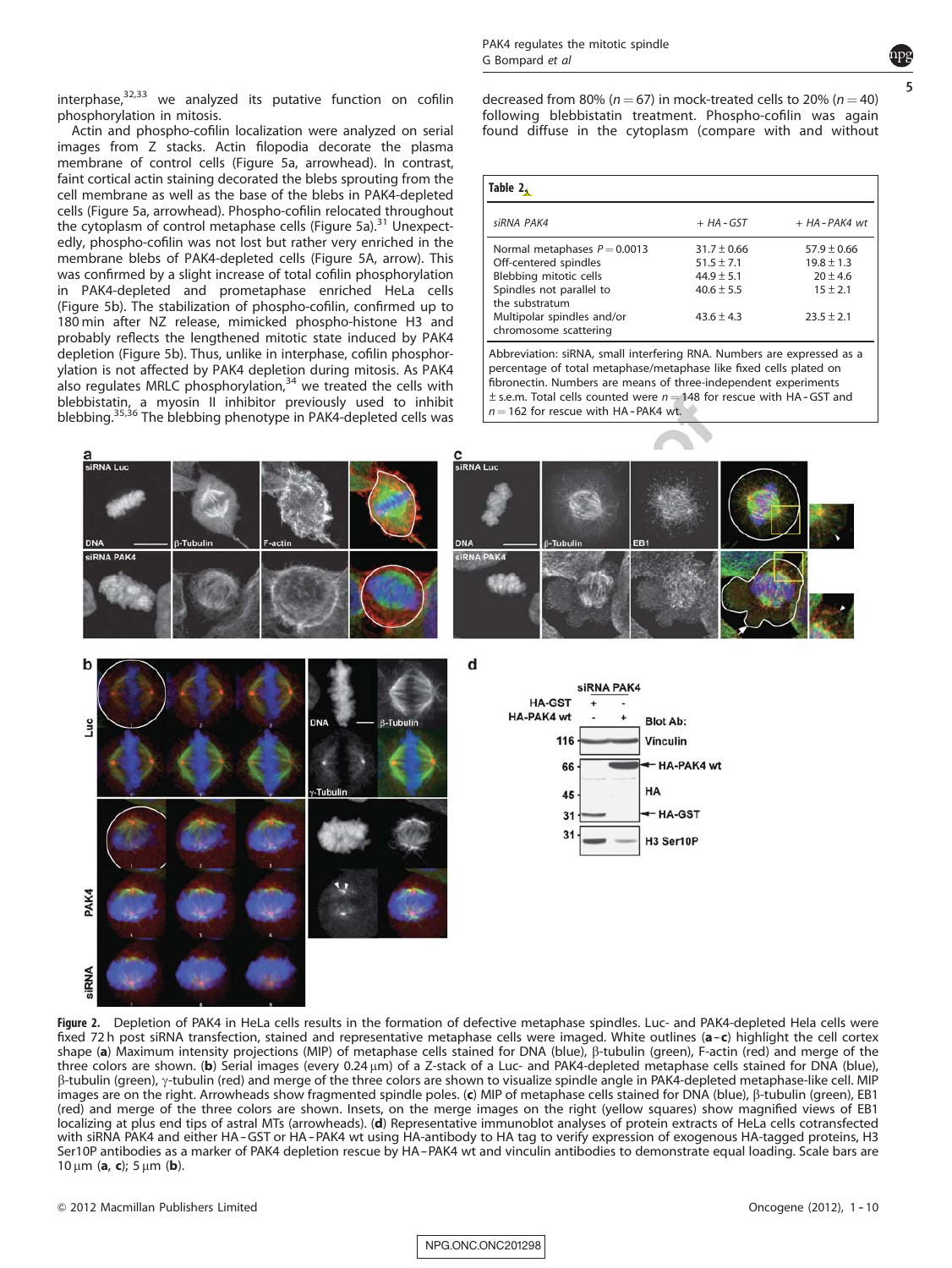<span id="page-6-0"></span>6



Figure 3. PAK4 depletion results in chromosome scattering, improper kinetochore/MT attachment and persistence of an active checkpoint. (a, b) Luc- and PAK4-depleted Hela cells were fixed 72 h post siRNA transfection, and stained using BubR1 antibodies to look at SAC (a) and Aurora B antibodies to look at chromosome passenger proteins (b). Metaphase and anaphase (siRNA Luc) and elongated spindles (siRNA PAK4) were imaged. Maximum intensity projection (MIP) of representative images is presented. Scale bars are 10 um. (c) MT-kinetochore interactions were evaluated on the cold stable kinetochore fibers by centromeric CREST and b-tubulin costaining of Luc-depleted metaphase cell and PAK4-depleted elongated spindle cell. Serial images (every 0.24 mm) of a Z-stack with merge signals are shown. Insets of Luc-slice 6 and PAK4-slice 16 cells are shown to better visualize correct bioriented kinetochore attachment to MTs in Luc-depleted cell (arrows, inset) and monooriented abnormal kinetochore to MT attachment in PAK4-depleted cell (arrow, inset). Scale bar is 5  $\mu$ m.

blebbistatin, Supplementary Figure 4). However, under these conditions, the lengthened mitosis (data not shown) and defective spindles (Supplementary Figure 4) still occurred. These results indicate that PAK4 regulates the actomyosin contraction pathway in mitosis, but that PAK4 depletion-dependent membrane blebbing is not responsible for PAK4 depletion-induced spindle defects.

# **DISCUSSION**

Astral MTs and dynein/dynactin-dependent cortical pulling forces are major factors of an active surveillance mechanism that constantly regulates the correct positioning of the spindle in the center of mammalian cells.<sup>[29](#page-10-0)</sup> Interfering with these pathways or micromanipulating the spindle position in the cell results in spindle rotation. In addition, bipolar attachment of kinetochores to MTs is required for the congression of chromosomes to the metaphase plate and normal transition to anaphase (reviewed in Musacchio and Salmon. $37$ ) Taken together, these studies show that the tension the metaphase spindle must attain for proper chromatid separation depends upon both cortical forces on astral MTs and on kinetochore-mediated forces acting on spindle poles.

In this report, we show that PAK4 is required for the assembly of the metaphase spindle. Depletion of PAK4 leads to a metaphaselike long arrest that is characterized by spindle rotation and extensive blebbing. Ultimately, fragmentation of spindle poles and chromosome scattering occur with an active SAC. Interestingly, while chromosome congression appeared to be normal, PAK4 depleted metaphase-like spindles start to rotate, a phenomenon accompanied by extensive blebbing.

We asked whether blebbing could mechanically disrupt the interaction between astral MTs and the cell cortex, preventing the establishement of a stable astral MT array and inducing the observed spindle defects. The cortical actin network that is required for astral MTs anchoring is regulated by Lim kinase 1- mediated inactivation of the severing factor cofilin. In interphase,<br>Lim kinase 1 is a PAK4 substrate<sup>[32,33](#page-10-0)</sup> and its depletion results in mitotic spindle rotation and spindle mispositioning.<sup>[31](#page-10-0)</sup> However, we show that PAK4 does not regulate the phospho-cofilin level during mitosis nor the cortical actin network, as membrane blebs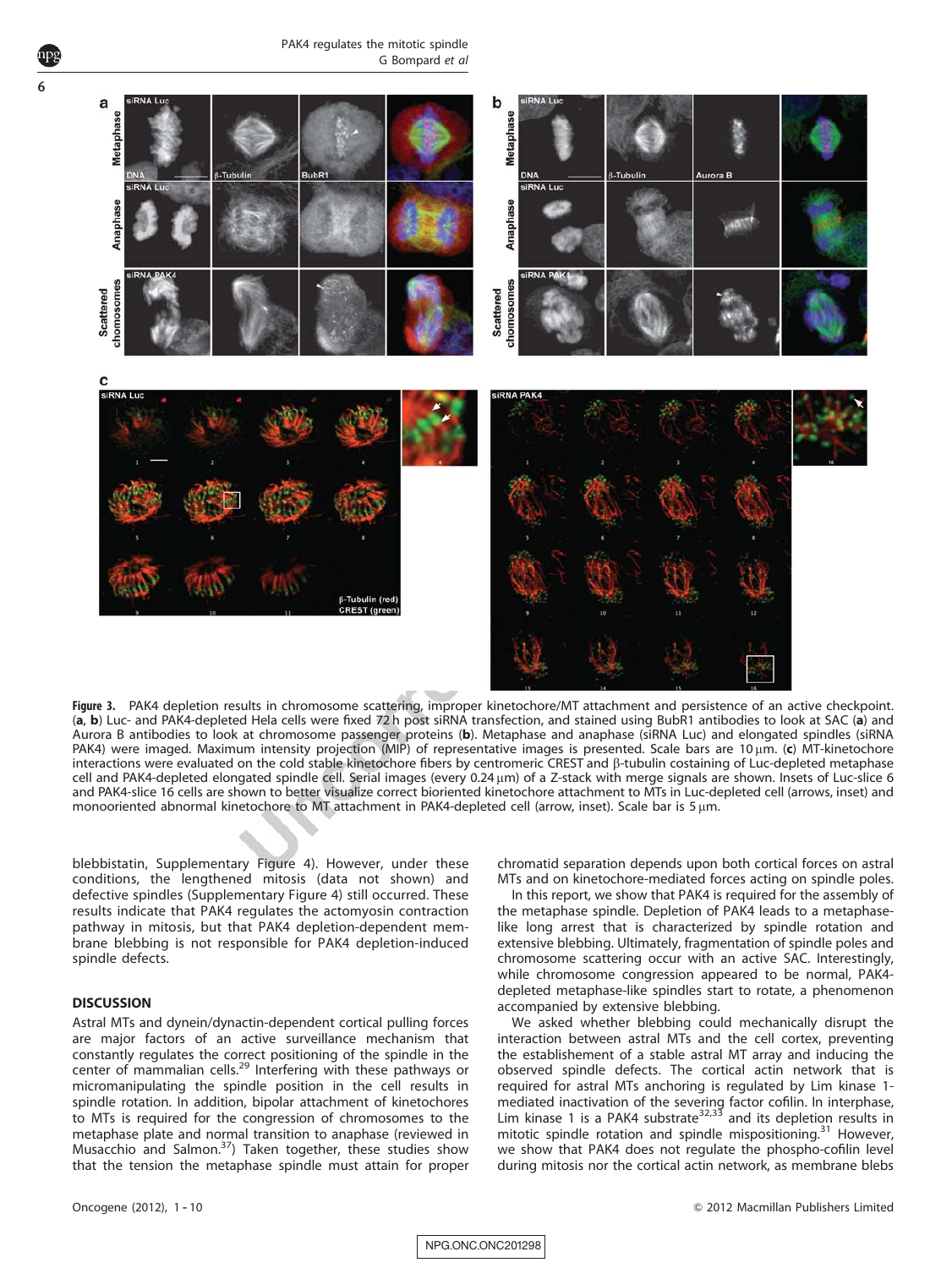PAK4 regulates the mitotic spindle G Bompard et al

<span id="page-7-0"></span>

Figure 4. Membrane blebbing in PAK4-depleted metaphase-like cells is not responsible for PAK4-induced defective mitotic phenotype. (a) Lucand PAK4-depleted Hela cells were fixed 72 h post siRNA transfection, and stained using cofilin Ser3P antibodies and phalloidin to visualize F-actin. Serial images (every 0.24 µm) of a Z-stack with merge signals are shown. Images on the right show DNA and  $\beta$ -tubulin staining of the first and last slices of the Z stack of the same cells help to visualize spindle angle. Scale bar is 5  $\mu$ m. (b) Representative immunoblot analyses of protein extracts at different time points after NZ release of Luc- and PAK4-depleted HeLa cells using indicated antibodies, b-tubulin and total cofilin demonstrate equal loading. Cofilin Ser3P signals behave like histone H3 Ser10P in PAK4-depleted cells. Protein extracts at the 0 time point were further analyzed by immunoblot for PAK4 depletion following Luc or PAK4 siRNA transfection.

induced by the loss of PAK4 are rich in phospho-cofilin and present cortical actin at their base.

Blebbing often results from an overactivation of myosin II. Subgroup I PAK kinases may have opposite effects on myosin phosphorylation, as PAK1 can directly phosphorylate MRLC, but also can impede MRLC phosphorylation via the phosphorylation of MLCK. $41,42$ 

Much less is known about subgroup II PAKs, but PAK4 was recently shown to increase myosin contractility during  $Fc\gamma R$ mediated phagocytosis via phosphorylation of MRLC.<sup>34</sup> Here, we show that during mitosis, blebbistatin inhibits blebbing induced by the loss of PAK4, indicating that, as a subgroup I PAK, PAK4 can also negatively regulate myosin contractility. However, blebbing inhibition did not rescue PAK4 depletion-induced spindle defects, indicating that PAK4 targets several independent pathways during mitotic progression. We assume that membrane blebbing in PAK4-depleted metaphase-like cells is unlikely to be an early apoptotic event, as apoptotic membrane blebs are enriched in active cofilin and devoid of phospho-cofilin.<sup>[43](#page-10-0)</sup> Instead, we propose that during metaphase, PAK4 may function in preventing premature blebbing, that normally occurs after anaphase onset to promote the generation of cortex/membrane required for cytokinesis.<sup>[44](#page-10-0)</sup> Thus, blebbing is not the trigger that induces the spindle defects observed in PAK4-depleted cells.

Spindle positioning parallel to the substratum is dependent upon the integrin/Cdc42/PI3-kinase adhesion-mediated pathway, and PAK4 is involved in integrin-mediated cell adhesion and migration.<sup>[10,11](#page-9-0)</sup> However, we hypothesize that the kinase is unlikely to regulate mitotic cell adhesion, as plating PAK4-depleted cells on fibronectin considerably reduced the levels of detached cells. In addition, disruption of the integrin pathway did not induce a persistent checkpoint signaling,<sup>45,46</sup> as we observed after PAK4 depletion.

Instead, the localization of active PAK4 to the centrosome and to the metaphase plate and its function in the regulation of MT dynamics in Xenopus egg extracts<sup>[8](#page-9-0)</sup> led us to analyze MT behavior in PAK4-depleted mitotic cells.

Our data show that both astral MT and MT/kinetochore attachment are defective in PAK4-depleted spindles. Although EB1 correctly tracked the plus-end of defective astral MTs, p150<sup>Glued</sup> dynactin was strongly reduced at the MT plus-end tips. In addition, Dynein intermediate chain staining increased around the spindle pole region close to the cortex and decreased at the kinetochores of PAK4-depleted metaphase-like cells.

One of the consequences of the partial loss of proper localization of dynein and dynactin complexes in PAK4-depleted cells could be a reduced accumulation of centrosomal components that are involved in centrosome maturation, cohesion and<br>MT anchoring in G2<sup>47-49</sup> and could explain the poor astral MT

& 2012 Macmillan Publishers Limited Oncogene (2012), 1 -- 10

7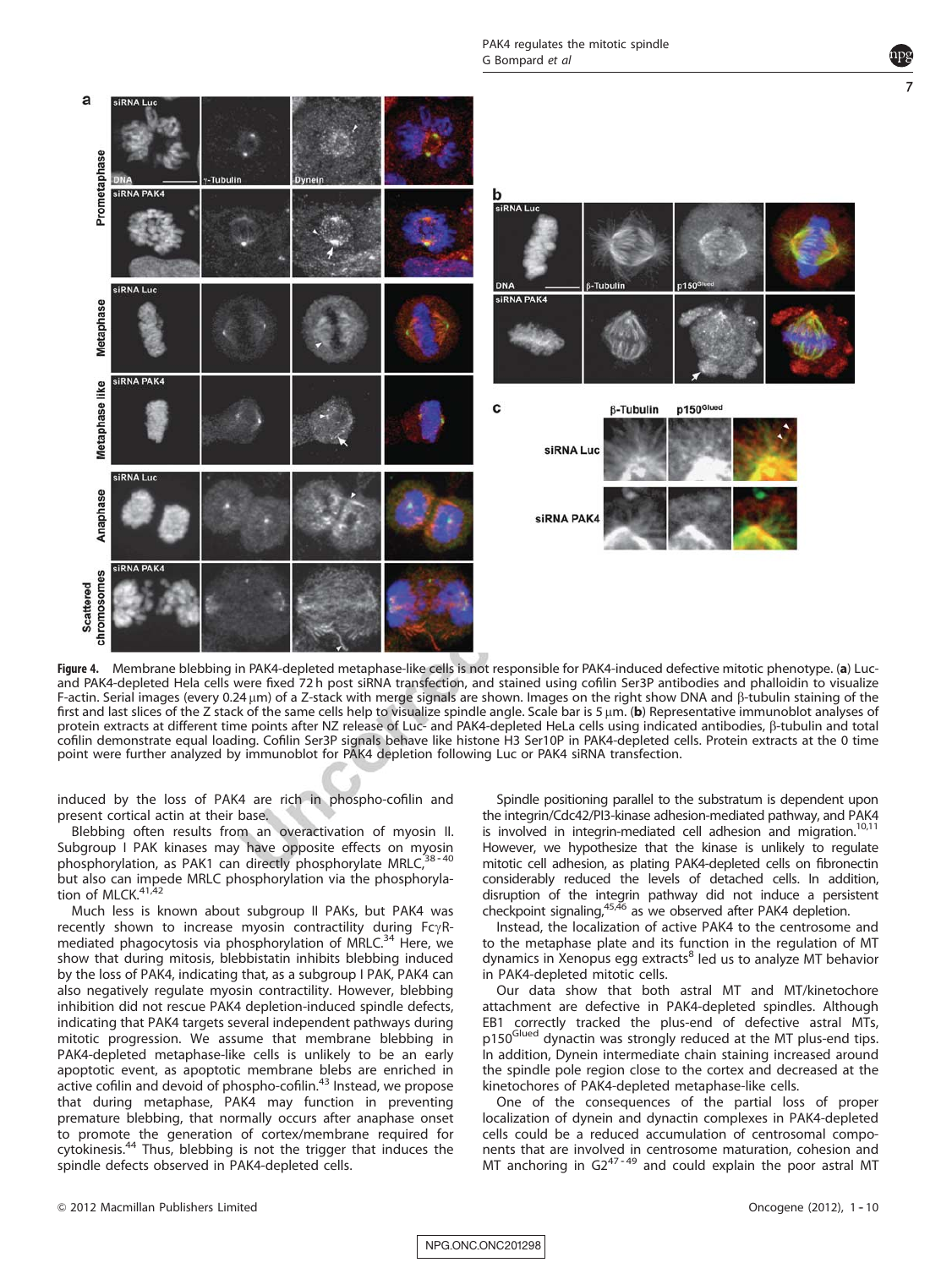<span id="page-8-0"></span>

Figure 5. Components of dynein and dynactin complexes are not properly localized following PAK4 depletion. Luc- and PAK4-depleted Hela cells were fixed 72 h post siRNA transfection, stained and representative cells were imaged. Scale bars are 10 um, (a) Maximum intensity projections (MIP) of prometaphase (siRNA Luc and PAK4), metaphase (siRNA Luc) and metaphase-like (siRNA PAK4), anaphase (siRNA Luc) and elongated spindle (siRNA PAK4) cells that were stained for DNA (blue),  $\gamma$ -tubulin (green), dynein intermediate chain (red) and merge of the three colors are shown. (b) MIP of metaphase (siRNA Luc) and metaphase-like siRNA PAK4 that were stained for DNA (blue), b-tubulin (green) p150<sup>Glued</sup> (red) and merge of the three colors are shown. Arrow and arrowhead in PAK4-depleted cell point to p150<sup>Glued</sup> enrichment, respectively, to membrane bleb and to spindle pole. (**c**) Higher magnification image of astral MTs from metaphase (siRNA Luc) and metaphase<br>like (siRNA PAK4) stained for β-tubulin (green) p150<sup>Glued</sup> (red). The merge imag MTs in Luc- but not PAK4-depleted cell.

network that we observe in PAK4-depleted mitotic cells. In this context, forces generated by the spindle could mechanically stress the PAK4-depleted centrosomes with insufficient cohesion and induce fragmentation of spindle poles.

Spindly is required for dynein recruitment at kinetochores and expression of spindly motif mutants also induces metaphase-like  $arrest<sup>19</sup>$  similar to PAK4 loss. This phenotype, that ultimately results in a scattering phenotype with active checkpoint, was characterized by the uncoordinated loss of chromatid cohesion or cohesion fatigue, that results from the pulling forces of dynamic MTs on bioriented kinetochores.[50,51](#page-10-0) Nonetheless, we show in this report that neither the kinetochore localization of Spindly nor of Zwilch subunit of the RZZ complex that is also required to anchor dynein at kinetochores are affected by PAK4 depletion.

In conclusion, our data indicate that during mitosis PAK4 regulates membrane blebbing, astral MTs, MT/kinetochore attachment and proper spindle tension. It is interesting to hypothesize that PAK4 could directly regulate dynein/dynactin complex activity by phosphorylation of one or several components of the complex. Dynamitin could be a potential candidate as this subunit of the dynactin complex is a substrate of drosophila PAK4 homolog MBT[.52](#page-10-0) Dynamitin overexpression has been widely used to interfere with dynein activity, and moderate overexpression of dynamitin induces metaphase delays or arrest<sup>16,24</sup> similar to PAK4induced mitotic defects. Yet another possibility would be that PAK4 acts on both the MT nucleation activity/integrity of centrosomes and/or MT/KT attachment via its known substrate Ran. We previously showed that active PAK4 is located together with phosphorylated Ran at centrosomes and that PAK4 regulates MT nucleation activity induced by active Ran GTPase in Xenopus egg extracts.<sup>[8](#page-9-0)</sup> Indeed, interfering with components of the Ran network can induce loss of centrosome cohesion and appearance of multipolar spindles.<sup>53-58</sup> Thus, improper kinetochore attachment of MT in PAK4-depleted cells could result from reduced astral MTs, fragmentation of spindle pole and/or defective tension of the spindle. Alternatively, as active PAK4 is located on metaphase chromosomes<sup>[8](#page-9-0)</sup> together with its substrate Ran, which is involved in SAC regulation<sup>59</sup> and stabilization of KT/MTs through HURP,  $60,61$  a PAK4/Ran pathway could regulate MT/kinetochore attachment.

In summary, we show that the oncogenic kinase PAK4 regulates mitotic progression and that this phenotype is not the consequence of defective cortical actin network. PAK4 depletioninduced mislocalization of components of dynein and dynactin complexes on the spindle could be a priming event for the loss of spindle anchorage to the cortex and proper kinetochore bioriented attachment to MT. Further investigations to identify the molecular targets of PAK4 on the spindle are ongoing and will greatly improve our understanding of spindle establishment and functions of PAK4 in tumorigenesis.

# MATERIALS AND METHODS

Reagents and antibodies

All chemicals were purchased from Sigma-Aldrich unless otherwise stated. Mouse monoclonal antibodies against EB1, HA (12CA5), Mad2 (Santa Cruz),<br>  $\beta$ -Tubulin, the intermediate chain (IC) of dynein, vinculin (Sigma-Aldrich),<br>
p150<sup>Glued</sup> Aurora B (AlM-1), BubB1 (BD Biosciences) and rabbit anti  $\beta$ -Tubulin, the intermediate chain (IC) of dynein, vinculin (Sigma-Aldrich), p150<sup>Glued</sup> Aurora B (AIM-1), BubR1 (BD Biosciences) and rabbit antibodies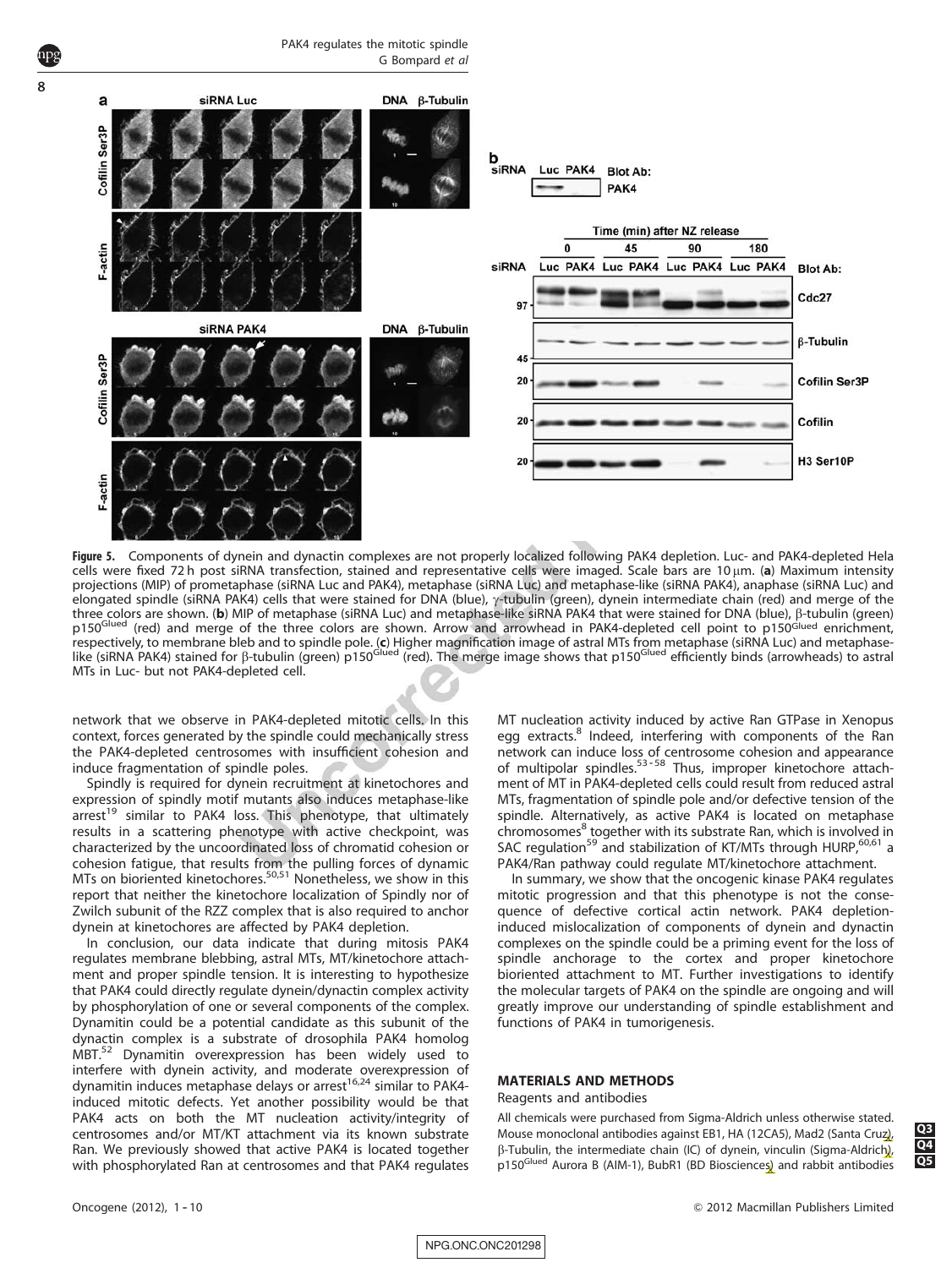<span id="page-9-0"></span>Q6 directed against phospho-histone H3 (Ser10, Millipore), Survivin (Cell Signalling), Cofilin (Cystoskeleton), phospho-Cofilin (Ser3, Santa Cruz) were used. Human anti-nuclear-Centromere (CREST) antibodies were purchased **Q7** from Europa Bioproducts. Spindly and Zwilch antibodies were kind gifts of, respectively, Dr A Desai and Dr A Musacchio. Rabbit polyclonal anti-PAK4 antibodies were described previously[.14](#page-10-0) Rabbit polyclonal antibodies against Cdc27<sup>62</sup> and  $\gamma$ -Tubulin were, respectively, gifts from T Lorca and V Baldin (Montpellier, France). Polyclonal antibodies against B-Tubulin were a generous gift from Jose M Andreu (Centro de Investigaciones Biolgicas, Madrid, Spain).

## DNA constructs

Coding sequences for GST and PAK4 wt were cloned into pRK5-HA, a gift from LM Machesky (Glasgow, UK), by a PCR approach using, respectively, pGEX-4T1 and pEGFP-C1 PAK4 wt as templates.<sup>8</sup>

#### Cell lines, immunofluorescence and synchronization

HeLa and HeLa H2B-GFP were maintained in Dulbecco's modified Eagle's medium supplemented with 10% FBS and antibiotics.

Immunoflurorescence experiments were performed as described.<sup>8</sup> Briefly, cells were fixed in methanol for 5 min at  $-20$  °C or pre-extracted in PHEM (60 mm Pipes, 25 mm Hepes, 10 mm EGTA, 1 mm  $MgCl<sub>2</sub>$ , pH 6.9) buffer containing 0.2% Triton-X100 for 30s prior methanol fixation for dynein staining using antibody directed against the intermediate chain. Q8 Secondary antibodies conjugated to Alexa 488 and 555 (Invitrogen) or fluorescein isothiocyanate (FITC, Sigma-Aldrich) were used. F-actin and DNA were, respectively, stained with phalloidin-Atto 647 and 4',6-Q9 diamidino-2-phenylindole (DAPI, Sigma). Cells were mounted in mowiolcontaining ascorbic acid.

HeLa cells were synchronized in prometaphase using NZ as previously described<sup>8</sup>

#### siRNA and rescue

siRNA were transfected into HeLa cells using Lipofectamine RNAiMAX (Invitrogen) according to manufacturer's instructions. Proteins were targeted with the following sequences: PAK4 with 5'-GGUGAACAUGUAU GAGUGU-3' and luciferase with 5'- CGUACGCGGAAUACUUCGA-3'. The PAK4 targeting sequence is a predesigned sequence recommended by Q10 Ambion's company and is located 344 nucleotides after PAK4 stop codon, absent from pRK5 HA-PAK4 wt construct. Consequently, the expressed mRNA is not sensitive to the designed siRNA. To evaluate mitotic progression in absence of PAK4, 24 h after siRNA transfection, cells were first incubated in medium containing 2.5 mm thymidine for 24 h and then released for 16h in medium containing 40 ng/ml NZ. Prometaphasearrested cells were collected by shake-off and lysed in RIPA derived lysis buffer (10 mm NaH<sub>2</sub>PO<sub>4</sub>, 100 mm NaCl, 5 mm EDTA, 1% Triton-X100, 0.5% NP-40, 80 mm  $\beta$ -Glycerophosphate, 1 mm DTT, 50 mm NaF, 1 mm Na<sub>3</sub>VO<sub>4</sub> and protease inhibitor cocktail).

## MTT cell proliferation assay

Supernatants from siRNA transfected HeLa cells cultured on uncoated dishes were collected 72 h after transfection, transfered to fibronectin coated dish and left to adhere 2h at 37 $\degree$ C. Vybrant $\degree$  MTT reagent (Invitrogen) was added into the medium for 5 h following manufacturer's instructions. Cell viability was then evaluated by reading absorbance at Q11 570 nm using an EL 808 absorbance microplate reader (Biotek).

#### Time-lapse microscopy

Time-lapse microscopy of HeLa H2B-GFP, grown on fibronectin or not coated surface, after 72 h siRNA transfection was performed using Leica DMIRE2 microscope with a LMC  $20 \times 0.4$  lens and appropriate filters (Leica). Images were recorded with a cooled CCD Micromax camera (Princeton Instruments) driven by MetaMorph (Molecular Devices).

#### Fixed cells microscopy

Fixed cells and MT structures were viewed using a Zeiss Axioimager Z1 with Zeiss  $\times$  63 plan-apochromat 1.4 oil lenses. Micrographs were either collected using a Coolsnap HQ2 CCD camera (Roper scientific) driven by  $\frac{Q15}{160}$  Metamorph 7.1 software (MT structures) or using an Axiocam Mrm camera. Metamorph 7.1 software (MT structures) or using an Axiocam Mrm cameral with a structured illumination model (apotome) driven by Axiovision  $\Box$ software **Q18** . The contract of the contract of the contract of the contract of the contract of the contract of the contract of the contract of the contract of the contract of the contract of the contract of the contract

## Spindle angle measurements

Spindle angles measures derive from the measures of spindle poles positions that were taken from fixed and immunostained adherent cells. Poorly adherent cells were always lost at the washes and fixation steps unless they were centrifuged on the coverslip prior fixation.

To determine spindle angles, z-stack images were acquired from  $0.24 \,\mu m$  thick sections of metaphase (Luc-) and metaphase-like (PAK4-) those were immunostained with anti  $\gamma$ -tubulin and anti  $\beta$ -tubulin antibodies. An imageJ software macro was developed to measure, the linear and vertical distances between the two poles of the spindles and the resulting spindle angle by inverse trigonometric function.

# ABBREVIATIONS

PAK4, p21-activated kinase 4; MT, microtubules; KT, kinetochore; SAC, spindle assembly checkpoint.

# CONFLICT OF INTEREST

The authors declare no conflict of interest.

# ACKNOWLEDGEMENTS

We thank Drs Lorca, Castro, Merdes for the gift of reagents. We are indebted to Dr A Desai, Dr K Vaughan and Dr A Musacchio for the kind gifts of reagents. We want to especially thank Dr Dan Fisher (IGMM, UMR5535 CNRS, Montpellier, France) for critical reading and editing of the manuscript. We thank the Montpellier RIO imaging facility. GB is supported by a grant from 'Fondation de la Recherche Médicale'. This work was supported by a grant MEGAPAK to NM from the ANR (Agence Nationale pour la Recherche) GENOPAT.

#### **REFERENCES**

- 1 Li F, Adam L, Vadlamudi RK, Zhou H, Sen S, Chernoff J et al. p21-activated kinase 1 interacts with and phosphorylates histone H3 in breast cancer cells. EMBO Rep 2002: 3: 767 - 773.
- 2 Zhao ZS, Lim JP, Ng YW, Lim L, Manser E. The GIT-associated kinase PAK targets to the centrosome and regulates Aurora-A. Mol Cell 2005; 20: 237 - 249.
- 3 Maroto B, Ye MB, von Lohneysen K, Schnelzer A, Knaus UG. P21-activated kinase is required for mitotic progression and regulates Plk1. Oncogene 2008; 27: 4900 - 4908.
- 4 Whale A, Hashim FN, Fram S, Jones GE, Wells CM. Signalling to cancer cell invasion through PAK family kinases. Front Biosci [Review] 2011; 16: 849-864.
- 5 Callow MG, Clairvoyant F, Zhu S, Schryver B, Whyte DB, Bischoff JR et al. Requirement for PAK4 in the anchorage-independent growth of human cancer cell lines. J Biol Chem 2002; 277: 550-558.
- 6 Liu Y, Xiao H, Tian Y, Nekrasova T, Hao X, Lee HJ et al. The pak4 protein kinase plays a key role in cell survival and tumorigenesis in athymic mice. Mol Cancer Res 2008: 6: 1215 - 1224.
- 7 Nekrasova T, Minden A. PAK4 is required for regulation of the cell-cycle regulatory protein p21, and for control of cell-cycle progression. J Cell Biochem 2011; 112: 1795 - 1806.
- 8 Bompard G, Rabeharivelo G, Frank M, Cau J, Delsert C, Morin N. Subgroup II PAKmediated phosphorylation regulates Ran activity during mitosis. J Cell Biol 2010;  $190: 807 - 822$
- 9 Qu J, Cammarano MS, Shi Q, Ha KC, de Lanerolle P, Minden A. Activated PAK4 regulates cell adhesion and anchorage-independent growth. Mol Cell Biol 2001; 21: 3523 - 3533.
- 10 Li Z, Lock JG, Olofsson H, Kowalewski JM, Teller S, Liu Y et al. Integrin-mediated cell attachment induces a PAK4-dependent feedback loop regulating cell adhesion through modified integrin alpha v beta 5 clustering and turnover. Mol Biol Cell 2010; 21: 3317 - 3329.